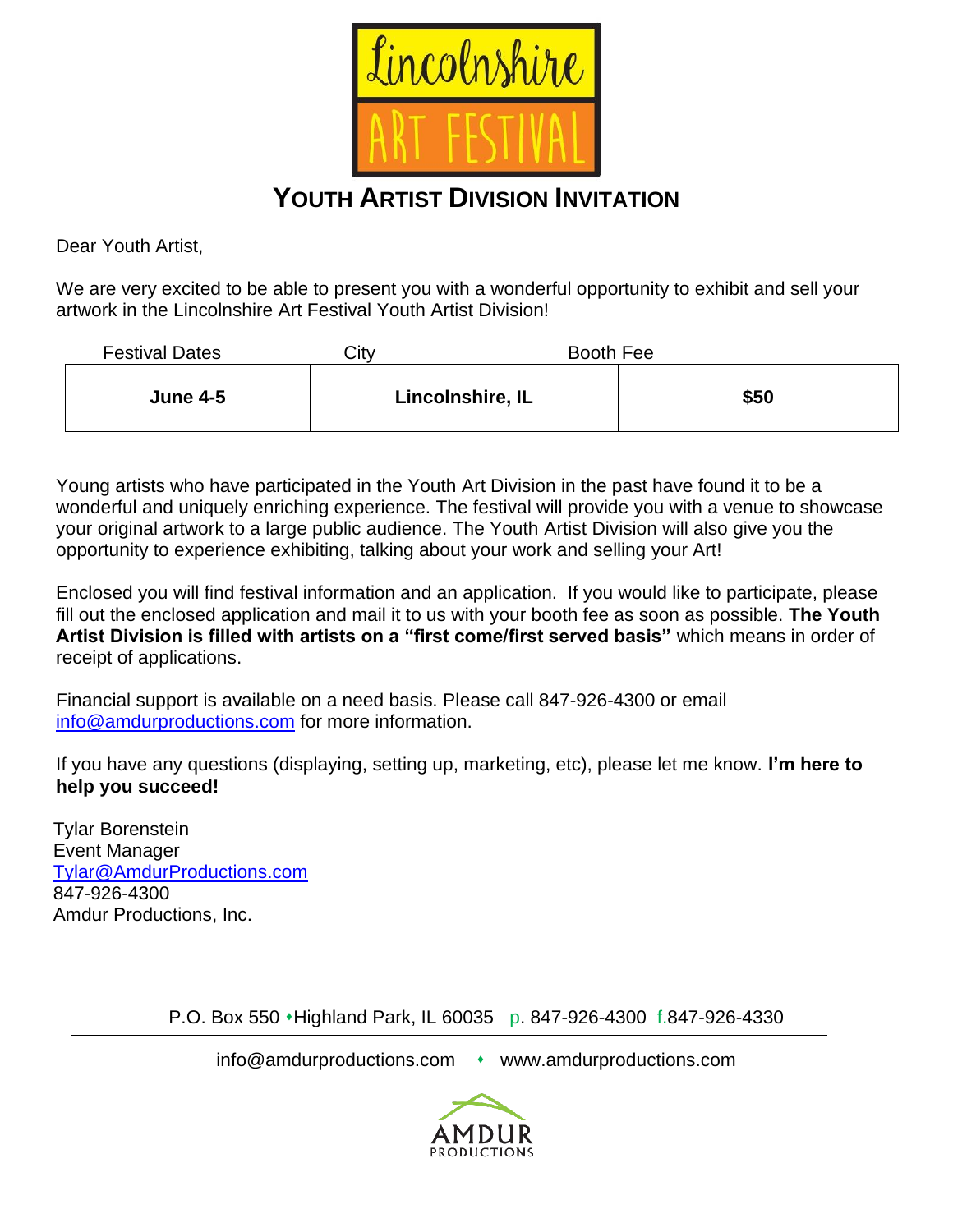

**2022 Youth Artist Division Information Sheet**

- The Youth Art Division is open to youth artists; 10-18 years old. Artists under 13 must be chaperoned by an adult at all times at the festival.
- 2 exhibitors may be in one space if both artists have worked together on a single body of artwork. **\$50 participation and booth fee apply per space/per body of artwork.** Fees go to help defray the production, advertising and security costs of this event.
- Fees are non-refundable unless space is NOT available. If a space is not available, the fee will be refunded in full.
- Artists may only display & sell original art made completely by the artist.
- All types of original art may be shown: painting, drawing, jewelry, ceramics, prints, fiber, sculpture, photographs, glass and mixed media.
- Artists are accepted in order of application receipt. Space is limited.
- A 6-foot table and one chair will be provided to each registered artist. Artists will provide their own set-ups such as a tent covering, additional tables, easels, display boards, chairs, etc. All tables must be covered to the ground with cloth or other material. Spaces are approximately 8' x 5'. Keep your display simple. You don't want the display to distract from your work. Signs and prices should be neatly and clearly written. Please contact Tylar with any questions on presentation!
- The festival will run rain or shine, June 4-5. Artists are expected to stay for entire day on both days: 10am-5pm. If an artist leaves early, they will not be allowed to participate in future festivals or the following day or the following day.
- Artists must check-in on the Saturday morning of the festival, between 8-9am, in the festival office. Official artist badges, festival materials, and parking passes will be distributed also. The designated space for the festival office and other detailed information will be emailed to the Youth Artists about 30 days prior to the show date.

We look forward to your participation!

P.O. Box 550 • Highland Park, IL 60035 p. 847-926-4300 f.847-926-4330

info@amdurproductions.com • www.amdurproductions.com